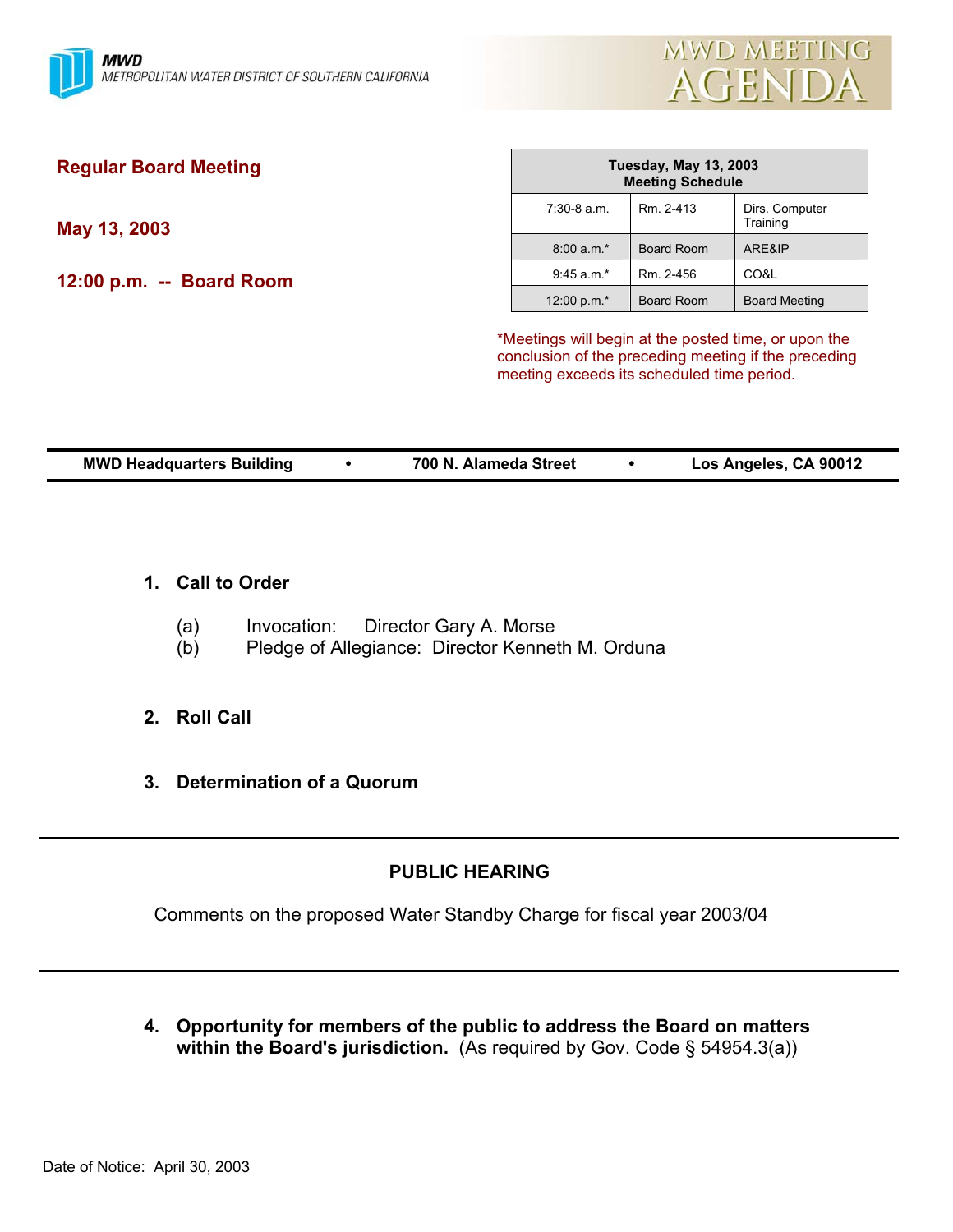# **5. OTHER MATTERS**

- A. Approval of the Minutes of the Meeting for April 8, 2003. (A copy has been mailed to each Director) Any additions, corrections, or omissions
- B. Authorize preparation of Commendatory Resolution for former Director Regina Murph. (Exec. 4/22)
- C. Committee assignments. (Exec.)
- D. Chairman's Monthly Activity Report

# **6. DEPARTMENT HEADS' REPORTS**

- A. Chief Executive Officer's Reports:
	- i. Oral report on Colorado River matters **[Conference with real property negotiators; property is Colorado River water rights; agency negotiators: Dennis Underwood and Jeffrey Kightlinger; negotiating parties: U.S. Department of the Interior, State of California, Imperial Irrigation District, Coachella Valley Water District and San Diego County Water Authority; under negotiation: price and terms of agreement; to be heard in closed session pursuant to Gov. Code § 54956.8]**
	- ii. Oral report on Bay-Delta and State Water Project matters. (LC&P, WPQ&R)
	- iii. Chief Executive Officer's summary of Metropolitan's activities for the month of April
- B. General Counsel's summary of Legal Department activities for the month of April
- C. General Auditor's summary of activities for the month of April
- D. Ethics Officer's summary of activities for the month of April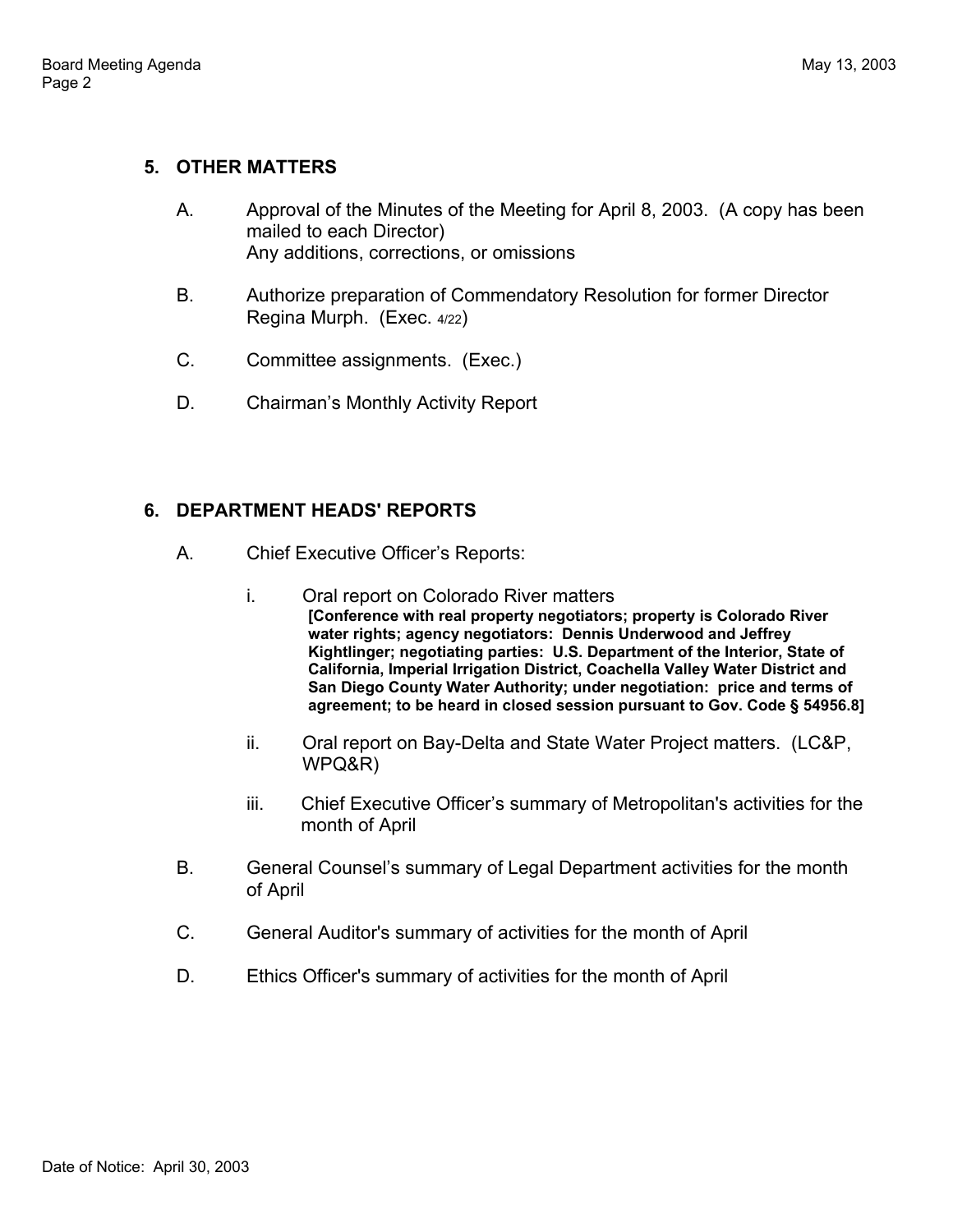# **7. ORAL REPORTS OF STANDING COMMITTEES**

- 7-1 Executive Committee (Phillip J. Pace, Chair)
- 7-2 Asset, Real Estate and Infrastructure Policy (Glen D. Peterson, Chair)
- 7-3 Budget, Finance and Investment (Jorge G. Castro, Chair)
- 7-4 Communications, Outreach and Legislation (George I. Loveland, Chair)
- 7-5 Engineering and Operations (David D. De Jesus, Chair)
- 7-6 Legal, Claims and Personnel (Gary A. Morse, Chair)
- 7-7 Water Planning, Quality and Resources (Bill D. Wright, Vice Chair)

# **8. CONSENT CALENDAR ITEMS — ACTION**

**8-1** Authorize Appropriation No. 15409 in the amount of \$725,000 to pay the costs associated with the sale of water revenue refunding bonds and interest rate swaps through December 31, 2003. (BF&I)

**Recommendation:** 

**Option #1:** 

**Adopt the CEQA determination and** 

- **a. Approve General Fund Appropriation No. 15409 in the amount of \$725,000 against which to charge expenses associated with the sale of water revenue bonds and interest rate swaps; and**
- **b. Authorize the reimbursement of expenses paid from the General Fund by bond proceeds. The authorization will expire on December 31, 2003.**
- **8-2** Approve payment of \$25,000 for annual membership dues for U.S. Desalination Coalition. (Desal., WPQ&R)

## **Recommendation:**

**Option #1:** 

**Adopt the CEQA determination and approve payment of membership dues for participation in U.S. Desalination Coalition.**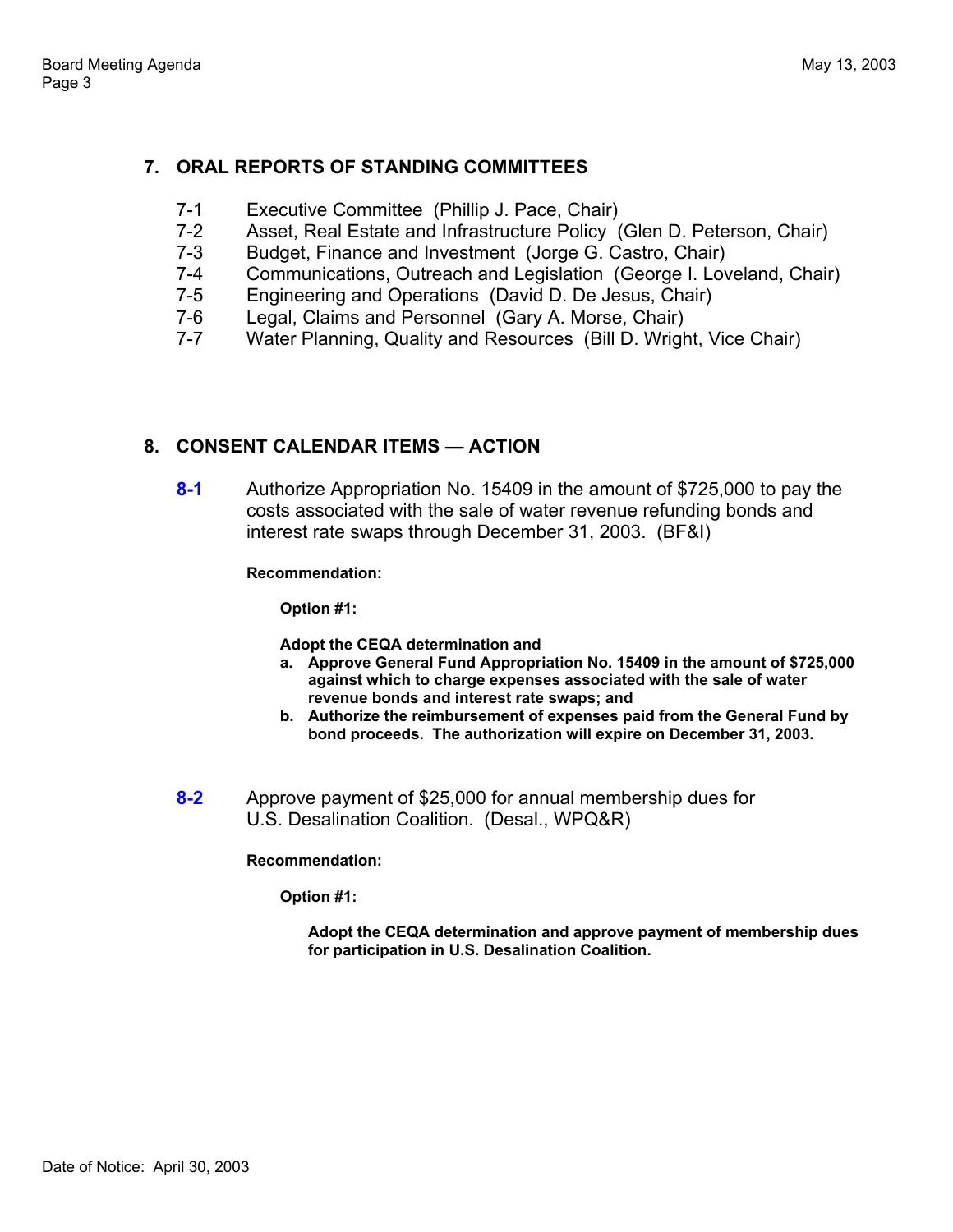**8-3** Appropriate \$605,000 to upgrade the Maintenance Management System (Approp. 15408). (ARE&IP)

**Recommendation:** 

**Option #1:** 

**Adopt the CEQA determination and appropriate funds in the amount of \$605,000 for the Maintenance Management System Upgrade.** 

**8-4** Appropriate \$335,000 for financial analysis consulting services with Alfred Gobar Associates and Starpointe Ventures in conjunction with the preparation of the master plan for the Diamond Valley East Recreation Area and Lake Skinner (Approp. 15334). (ARE&IP)

## **Recommendation:**

**Option #1:** 

### **Adopt the CEQA determination and increase Appropriation 15334 by \$335,000 to a total of \$18.847 million.**

**8-5** Grant conditional approval for Annexation No. 82 to Calleguas Municipal Water District and Metropolitan; and adopt resolution of intention to impose water standby charge. (Exec. 4/22)

**Recommendation:** 

**Option #1:** 

- **a. Grant conditional approval for Annexation No. 82, concurrently to Calleguas and Metropolitan, conditioned upon receipt in full of annexation fee of \$22,161.60 to Metropolitan if completed by December 31, 2003, or if completed later, at the then current annexation charge rate;**
- **b. Approve Calleguas' proposed Plan for Implementing Water Use Efficiency Guidelines; and**
- **c. Adopt the resolution of intention to impose water standby charge within the proposed annexation territory, substantially in the form of Attachment 1 to the board letter.**
- 8-6 Grant conditional approval for the 46<sup>th</sup> and 48<sup>th</sup> Fringe Area Annexations to Western Municipal Water District and Metropolitan; and adopt resolution of intention to impose water standby charges. (Exec. 4/22)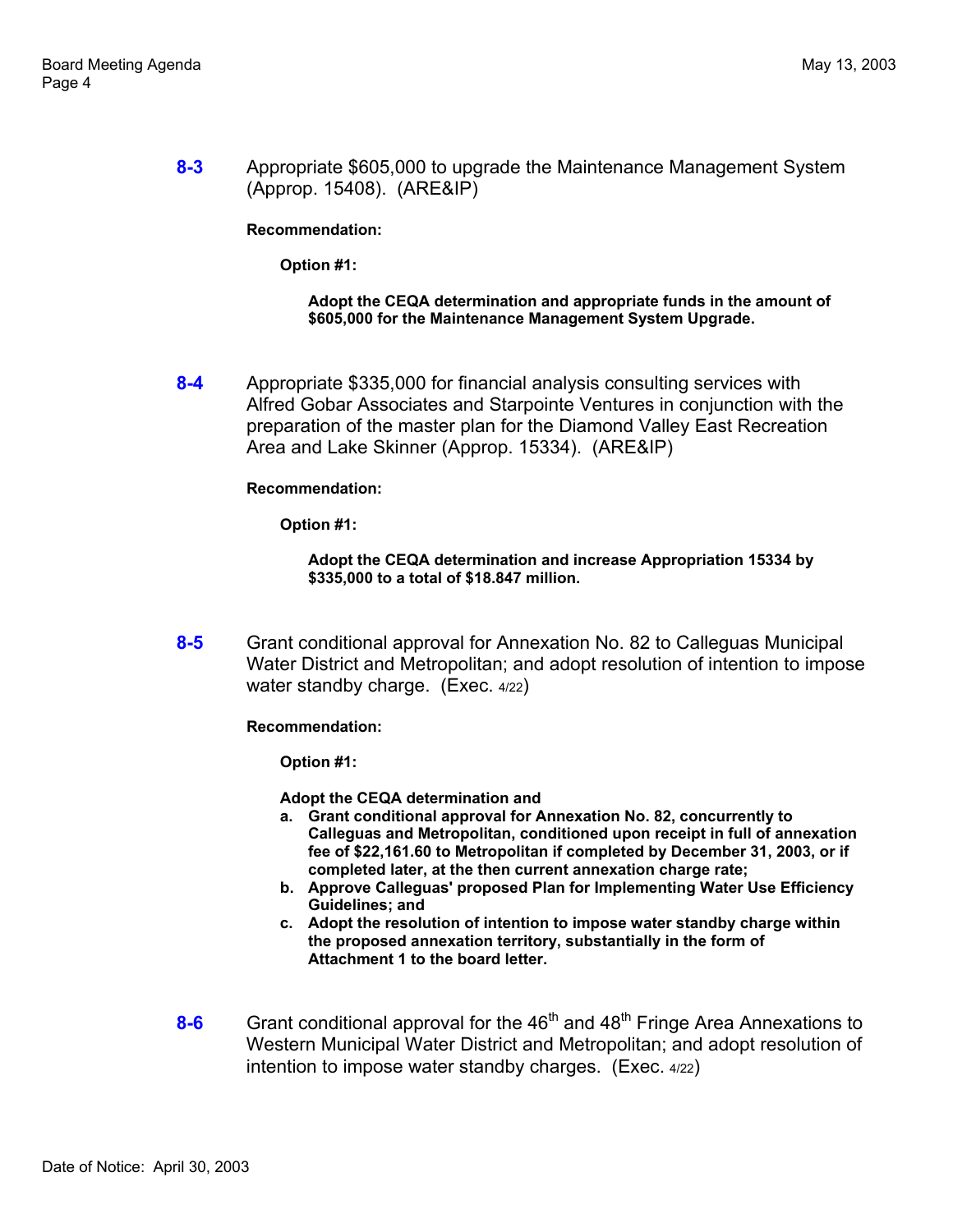### **Recommendation:**

**Option #1:** 

**Adopt the CEQA determination and** 

- **a. Grant conditional approval for the 46th Fringe Area Annexation, concurrently to Western and Metropolitan, conditioned upon receipt in full of annexation fee of \$904,600 to Metropolitan, if completed by December 31, 2003, or if completed later, at the then current annexation charge rate, and compliance with those terms and conditions fixed upon final request for approval pursuant to Administrative Code § 3100 et seq.;**
- **b.** Grant conditional approval for the 48<sup>th</sup> Fringe Area Annexation, **concurrently to Western and Metropolitan, conditioned upon receipt in full of annexation fee of \$158,797 to Metropolitan, if completed by December 31, 2003, or if completed later, at the then current annexation charge rate, and compliance with those terms and conditions fixed upon final request for approval pursuant to Administrative Code § 3100 et seq.;**
- **c. Approve Western's proposed Plans for Implementing Water Use Efficiency**  Guidelines for the 46<sup>th</sup> Fringe Area and for the 48<sup>th</sup> Fringe Area; and
- **d. Adopt the Resolutions of Intention to Impose Water Standby Charge within the proposed annexation territories, substantially in the form of Attachment 5 to the board letter for the 46th Fringe Area and Attachment 6 to the board letter for the 48th Fringe Area.**
- **8-7** Adopt final resolutions for annexation and to impose water standby charge for Annexation No. 79 to Calleguas Municipal Water District and Metropolitan. (Exec. 4/22)

**Recommendation:** 

**Option #1:** 

- **a. Adopt a resolution granting Calleguas' request for approval of Annexation No. 79, concurrently to Metropolitan and Calleguas, conditioned upon approval by the Ventura Local Agency Formation Commission, and establishing Metropolitan's terms and conditions for this annexation; and**
- **b. Adopt a resolution to impose water standby charge at a rate of \$9.58 per parcel of less than one acre within the proposed annexation.**
- **8-8** Adopt resolution of intention to impose water standby charge for the reattachment of the Altmann Property to San Diego County Water Authority and Metropolitan. (Exec. 4/22)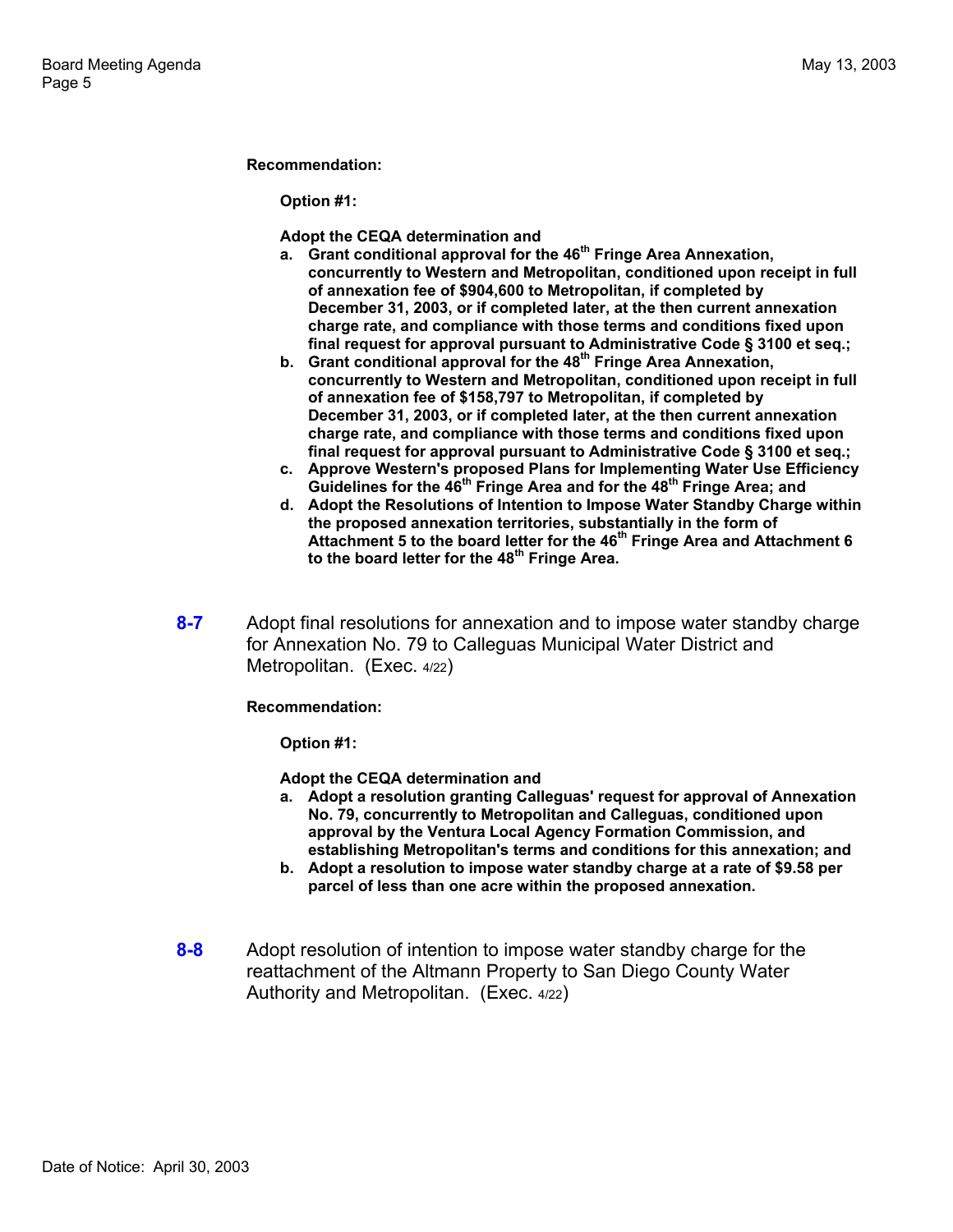**Recommendation:** 

**Option #1:** 

**Adopt the CEQA determination and the resolution of intention to impose water standby charge for the reattachment of the Altmann Property to SDCWA and Metropolitan substantially in the form of Attachment 2 to the board letter, conditioned upon receipt of \$5,031.93 to Metropolitan if completed by December 31, 2003.** 

**8-9** Approve amendments to the Administrative Code regarding Directorsponsored inspection trips. (Educ., Exec. 4/22)

#### **Recommendation:**

**Option #1:** 

**Adopt the CEQA determination and approve the recommended Administrative Code changes as specified on Attachment 1 to the board letter.**

**8-10** Appropriate \$7.8137 million for three Capital Investment Plan program appropriations for sludge handling upgrades at the Skinner and Weymouth plants; and award contracts to Gantry Constructors, Inc., Kiewit Pacific Co., and Black & Veatch Corporation in the amounts of \$3.2595 million, \$3.83 million, and not to exceed \$3 million, respectively (Approps. 15365, 15369 and 15363). (E&O)

**Recommendation:** 

**Option #1:** 

- **a. Appropriate \$7.8137 million;**
- **b. Award a construction contract in the amount of \$3.2595 million to Gantry Constructors, Inc., to perform all work as described in Specifications No. 1467 for the Skinner Filtration Plant Sludge Handling Facilities Project;**
- **c. Award a construction contract in the amount of \$3.83 million to Kiewit Pacific Co. to perform all work as described in Specifications No. 1447 for the F. E. Weymouth Filtration Plant Basins Nos. 3 and 4 Rehabilitation Project;**
- **d. Authorize entering into a professional services agreement with Black & Veatch Corporation for water treatment process engineering services in an amount not to exceed \$3 million; and**
- **e. Reallocate total program budget estimate in the amount of \$4.4078 million from Approp. 15345 to Approp. 15369.**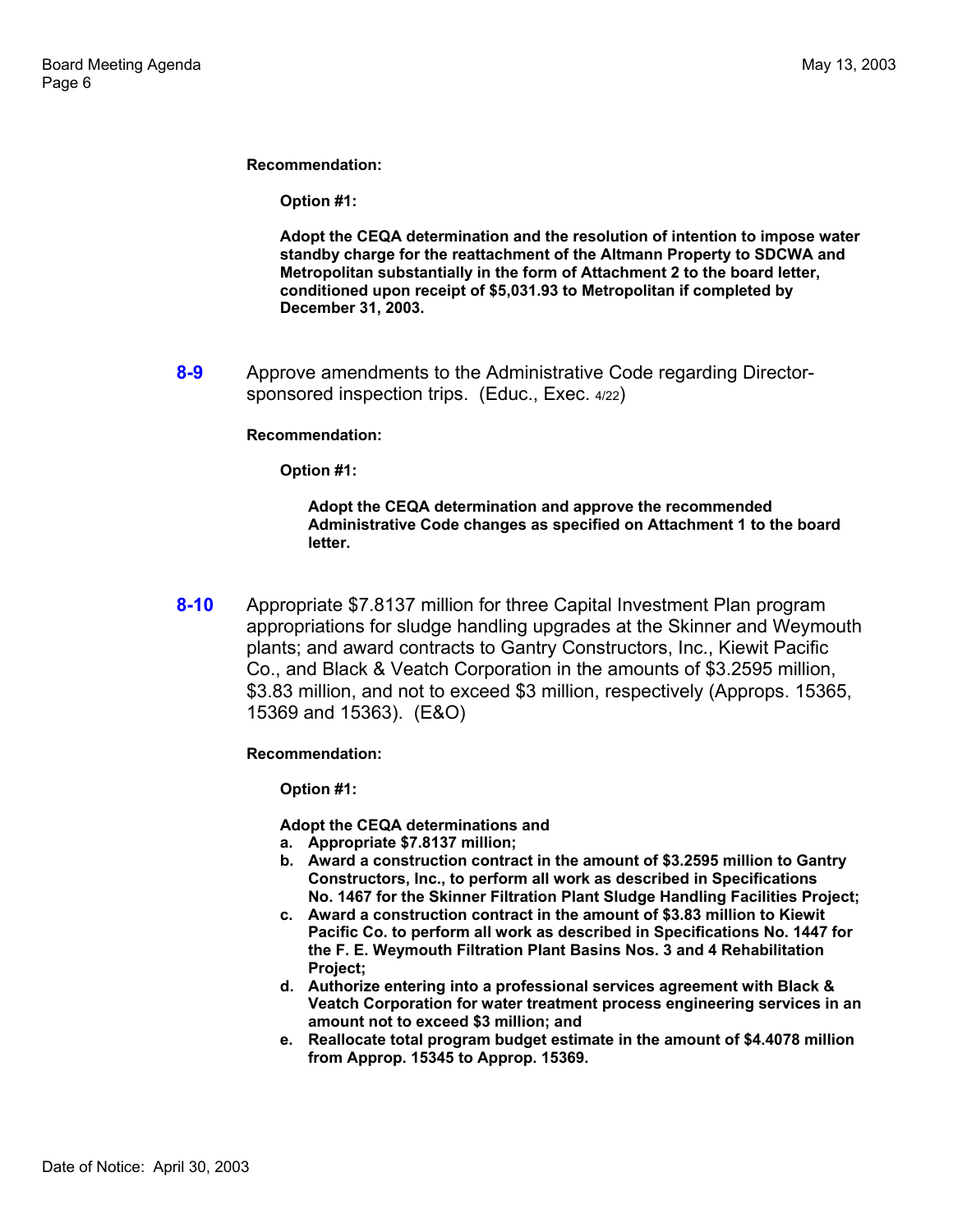**8-11** Appropriate \$3.950 million and award three construction contracts in the amounts of \$527,461 to Western Pump, Inc.; \$875,058 to Western Pump, Inc.; and \$1.255 million to Fleming Environmental, Inc.; for the Underground Storage Tank Upgrades and Dispenser Spill Containment Project for the Desert Region, Orange County/La Verne Region, and Los Angeles Region, respectively (Approp. 15386). (E&O)

## **Recommendation:**

**Option #1:** 

**Adopt the CEQA determinations and** 

- **a. Appropriate \$3.950 million in budgeted and non-budgeted CIP funds;**
- **b. Award a construction contract in the amount of \$527,461 to Western Pump, Inc., to perform all work detailed in Specifications No. 1461 for the Desert Region UST Upgrades;**
- **c. Award a construction contract in the amount of \$875,058 to Western Pump, Inc., to perform all work detailed in Specifications No. 1462 for the Orange County/La Verne Region UST Upgrades; and**
- **d. Award a construction contract in the amount o f \$1.255 million to Fleming Environmental, Inc., to perform all work detailed in Specifications No. 1463 for the Los Angeles Region UST Upgrades.**
- **8-12** Authorize an increase in Appropriation No. 15361 of \$120,000 for additional modifications to Metropolitan's Headquarters Building at Union Station. (ARE&IP)

**Recommendation:** 

**Adopt the CEQA determination and authorize an increase in Appropriation No. 15361 of \$120,000.** 

**(END OF CONSENT CALENDAR)**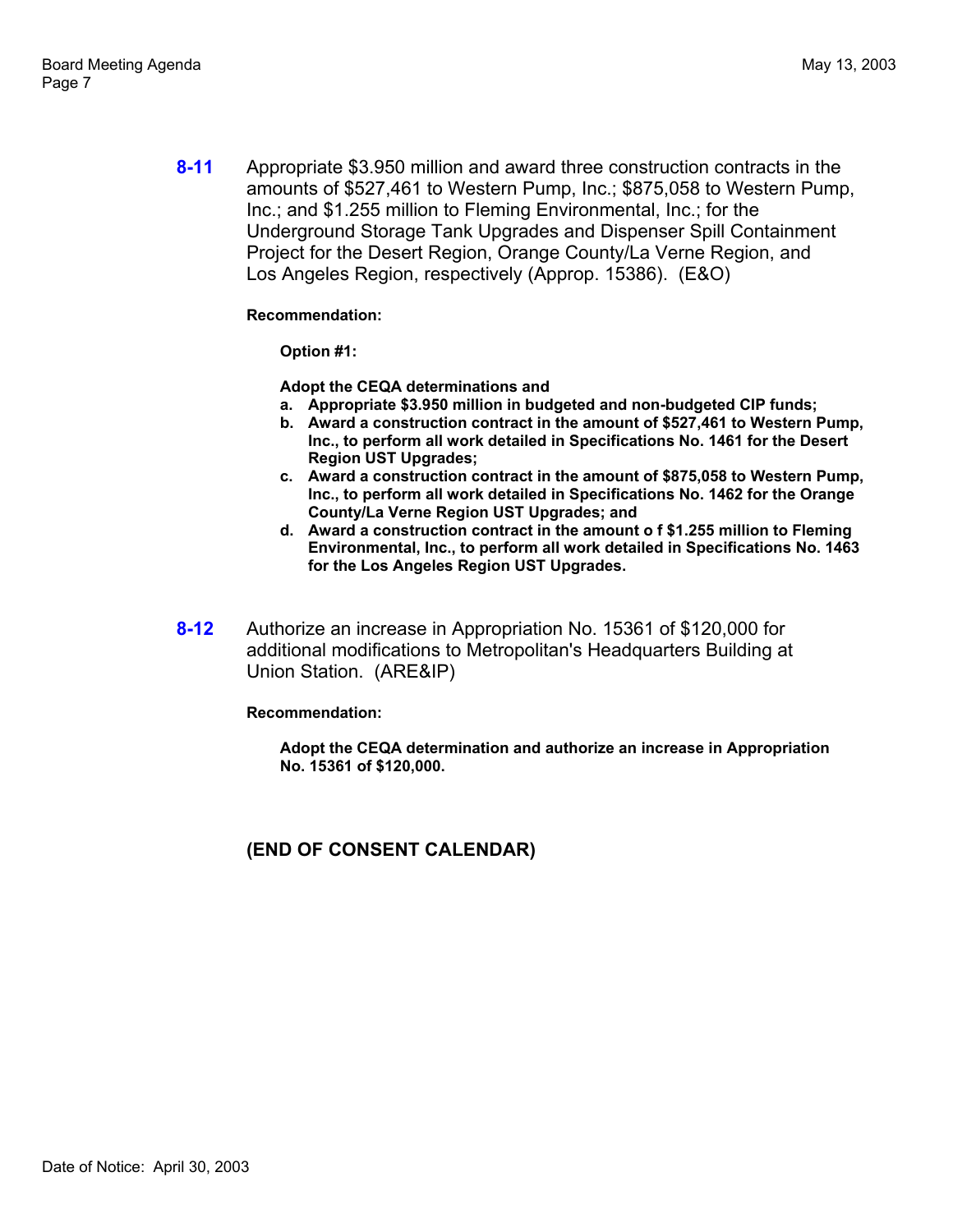# **9. OTHER BOARD ITEMS — ACTION**

**9-1** Adopt resolution to impose and extend a Water Standby Charge for fiscal year 2003/04. (BF&I)

**Recommendation:** 

**Option #1:** 

**Adopt the CEQA determination and the resolution to impose and extend a Water Standby Charge.** 

**9-3** Authorize an amendment to the existing contract with WaterWise Consulting for up to \$1 million of services for water conservation. (WPQ&R)

**Recommendation:** 

**Option #1:** 

**Adopt the CEQA determination and authorize an amendment in form approved by the General Counsel with WaterWise Consulting to increase the maximum contract amount to \$1 million over the current three-year term.** 

**9-4** Authorize entering into an agreement for the State Water Project Joint Powers Authority. (WPQ&R)

**Recommendation:** 

**Option #1:** 

- **a. Authorize entering into an agreement consistent with the summary of the JPA Agreement, in form acceptable to the General Counsel; and**
- **b. Authorize the CEO to support JPA start-up expenditures and the JPA providing consulting services.**
- 9-5 Adopt policy principles on water infrastructure financing. (CO&L) **(To be mailed separately)**
- **9-6** Express support, if amended, for SB 21 (Machado) Water: Water Security, Clean Drinking Water, Coastal and Beach Protection Act of 2002. (CO&L)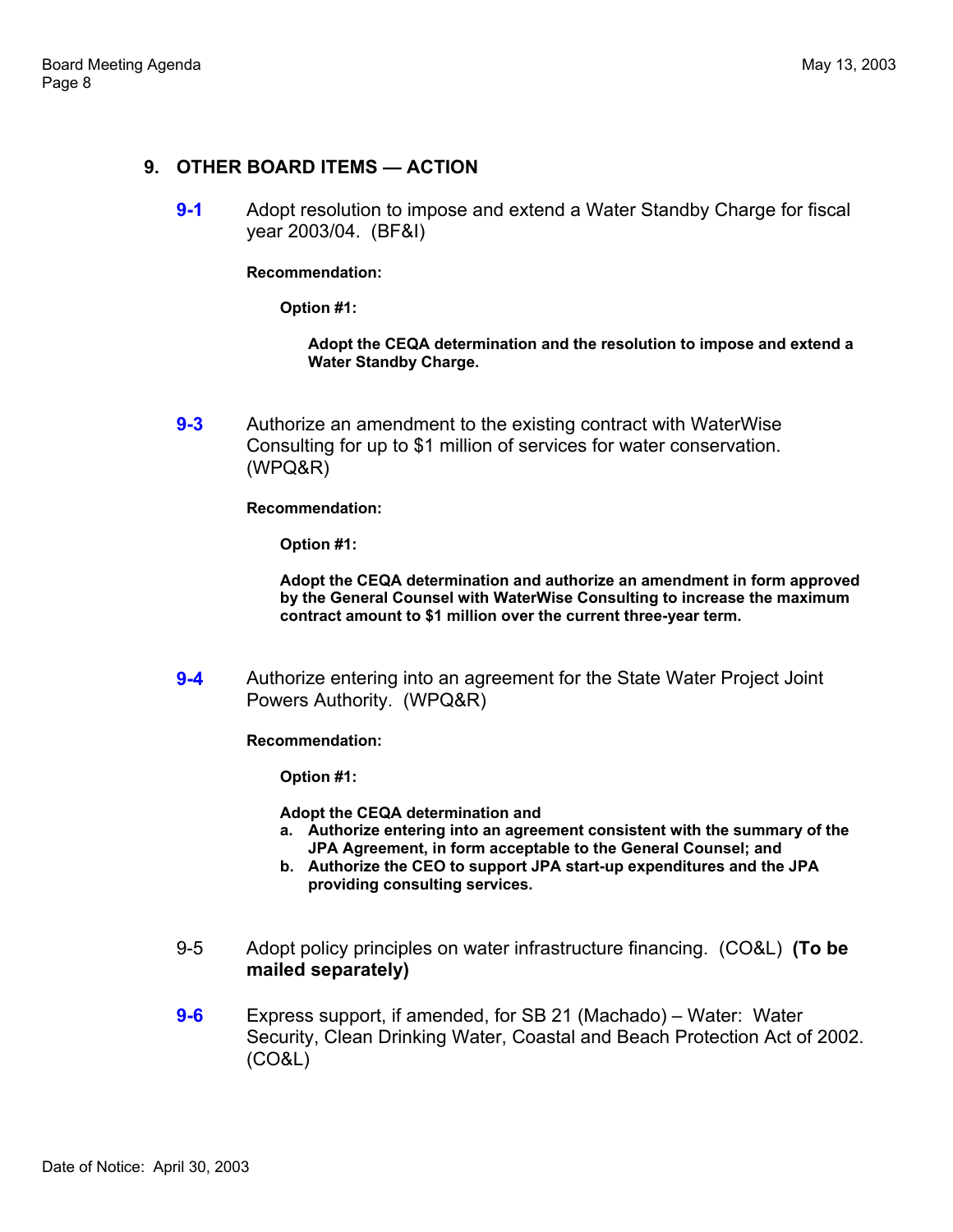### **Recommendation:**

**Option #1:** 

**Adopt the CEQA determination and** 

- **a. Express support, if amended, for SB 21 (Machado); and**
- **b. Provide policy direction to staff regarding desired amendments.**
- **9-7** Express support, if amended, for SB 312 (Machado) Urban Landscape Water Conservation Act of 2003. (CO&L)

### **Recommendation:**

**Option #1:** 

### **Adopt the CEQA determination and express support for SB 312 if amended as discussed in the board letter.**

- 9-9 Report on the trial of Inland Feeder Pipeline eminent domain action, *The Metropolitan Water District of Southern California v. Campus Crusade for Christ, Inc*., San Bernardino Superior Court Case No. SCV35498. (LC&P) **[Conference with legal counsel—existing litigation; to be heard in closed session pursuant to Gov. Code § 54956.9(a)]**
- **9-10** Authorize \$14 million loan agreement with The Center for Water Education for final design and construction of its facility. (BF&I, ARE&IP)

**Recommendation:** 

**Option #1:** 

- **a. Find that the design and construction of The Center will benefit Metropolitan by providing a forum for Metropolitan's education programs and community outreach;**
- **b. Authorize the Chief Executive Officer to enter into a loan agreement for \$14 million with The Center for Water Education and disburse the funds according to the loan agreement terms; and**
- **c. Increase funding for The Center for Water Education Program by \$14 million from \$2 million to \$16 million.**